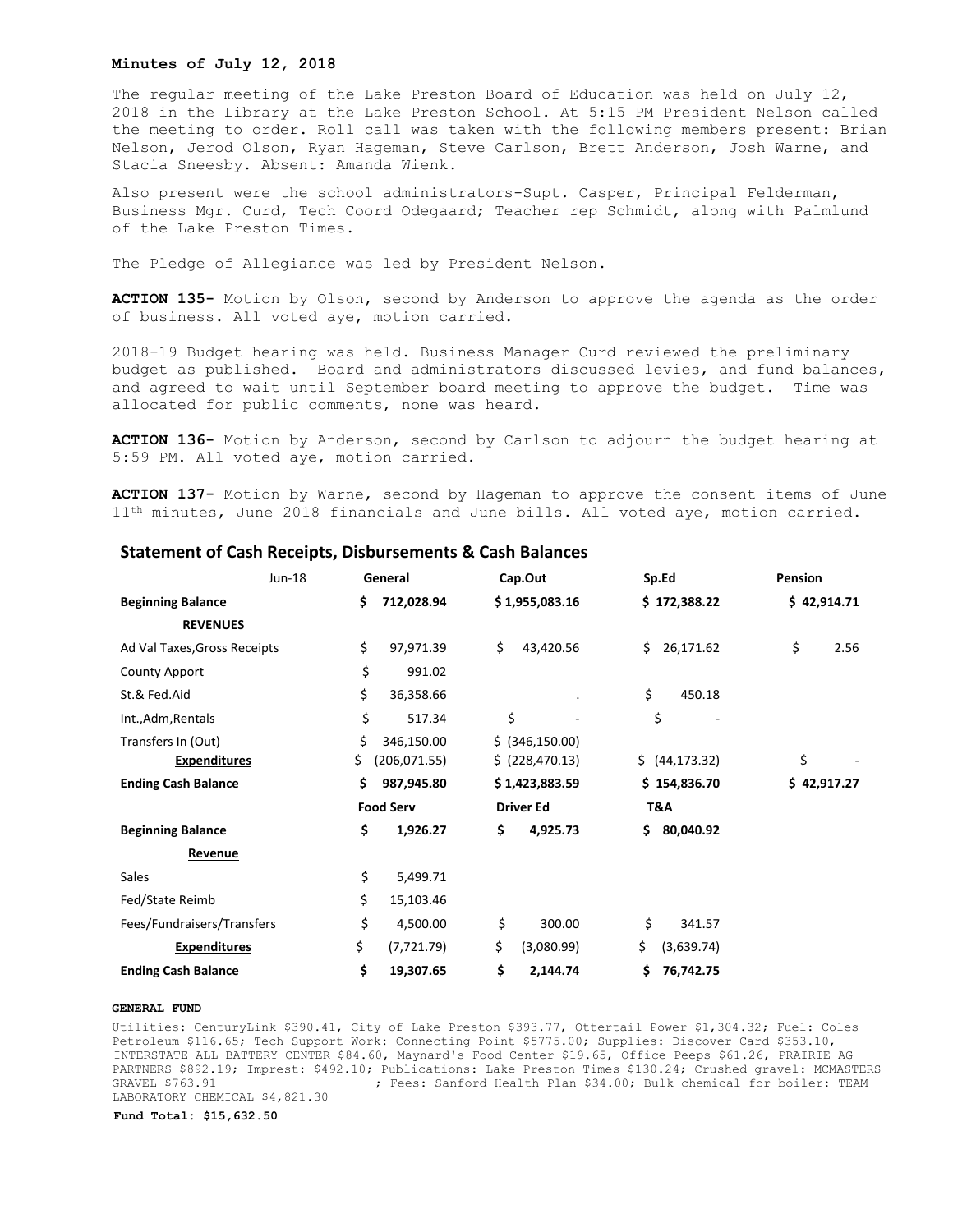#### **CAPITAL OUTLAY FUND**

Equipment: APPLE COMPUTER \$17,559.00; Connecting Point \$4,684.75, Discover Card \$2,878.84, G&R CONTROLS, Inc.\$1,176.45, Marco Technologies \$30,902.64, Roger's Athletic \$1,777.00; Improvements: D A Services \$6,023.76, Midwest Glass \$26,452.00, Pro-Tec Roofing & Sheet Metal \$46,198.61; Curriculum: MCGRAW HILL School Education \$957.75 **Fund Total: \$138,610.80**

#### **SPECIAL EDUCATION FUND**

Tuition: Children's Home Society of Sioux Falls \$2,070.00, Human Service Agency \$1,919.40, Sioux Falls School District \$1,752.66; Supplies: DISCOVER CARD \$37.76

**Fund Total: \$5,779.82**

**FOOD SERVICE FUND**  Registration: DISCOVER CARD \$227.62; Bread: EARTHGRAINS\$105.93 **Fund Total: \$333.55**

**Drivers Education Fund** Fuel: Coles Petroleum \$155.99 **Fund Total: \$155.99**

### **Checking Account Total: \$160,512.66**

**June Payroll:** General \$104,757.47, Benefits \$34,896.40; Special Education: \$15,882.16 Benefits: \$4,818.99; Food Service: \$4094.72, Benefits \$1,436.79; Driver's Education: \$2,560.00, Benefits \$165.47 Total June Payroll: \$168,612.00

Brett Anderson reported on the NESC meeting he attended. There was more discussion on the hearing, which ended up costing \$12,000.

**ACTION 138-** Motion by Olson, second by Warne to approve the budget supplement as presented. All voted aye, motion carried.

# **RESOLUTION NO.2 FY18 ADOPTION OF SUPPLEMENTAL BUDGET**:

LET IT BE RESOLVED, that the School Board of the Lake Preston School District #38-3, in accordance with SDCL 13-11 approves and adopts the following supplemental budget in total:

| 3.2 and after duly considering the proposed supplemental budget, hereby a |             |
|---------------------------------------------------------------------------|-------------|
| budget in total:                                                          |             |
| APPROPRIATIONS:                                                           |             |
| <b>GENERAL FUND</b>                                                       |             |
| Technology                                                                | \$5,688.00  |
| <b>Board of Education</b>                                                 | \$1,738.00  |
| Title                                                                     | \$3,146.00  |
| <b>Total</b>                                                              | \$10,572.00 |
| <b>CAPITAL OUTLAY FUND</b>                                                |             |
| <b>Operations and Maintenance</b>                                         | \$51,000.00 |
| <b>Capital Outlay Flexibilities</b>                                       | \$9,150.00  |
| Total                                                                     | \$60,150.00 |
| <b>SPECIAL EDUCATION FUND</b>                                             |             |
| <b>Administrative Costs</b>                                               | \$15,000.00 |
| <b>Transportation Costs</b>                                               | \$4,000.00  |
| <b>Total</b>                                                              | \$19,000.00 |
| <b>MEANS OF FINANCE:</b>                                                  |             |
| <b>GENERAL FUND</b>                                                       |             |
|                                                                           |             |
| Contingency<br><b>Federal Title Grant</b>                                 | \$7,426.00  |
|                                                                           | \$3,146.00  |
| <b>Total</b>                                                              | \$10,572.00 |
| <b>CAPITAL OUTLAY FUND</b>                                                |             |
| Undesignated Fund Balance                                                 | \$60,150.00 |
| <b>Total</b>                                                              | \$60,150.00 |
| <b>SPECIAL EDUCATION FUND</b>                                             |             |
| <b>Undesignated Fund Balance</b>                                          | \$19,000.00 |
| <b>Total</b>                                                              | \$19,000.00 |
| ACTION 139- Motion by Hageman, second by Warne to                         |             |
| $from$ Caboonfiah $f$ Co to qudit the $2017-10$ financia                  |             |

 $\circ$  accept the letter of engagement from Schoenfish & Co to audit the 2017-18 financials. All voted aye, motion carried.

**ACTION 140-** Motion by Hageman, second by Olson to adjourn the 2017-18 business at 6:20 PM. All voted aye, motion carried.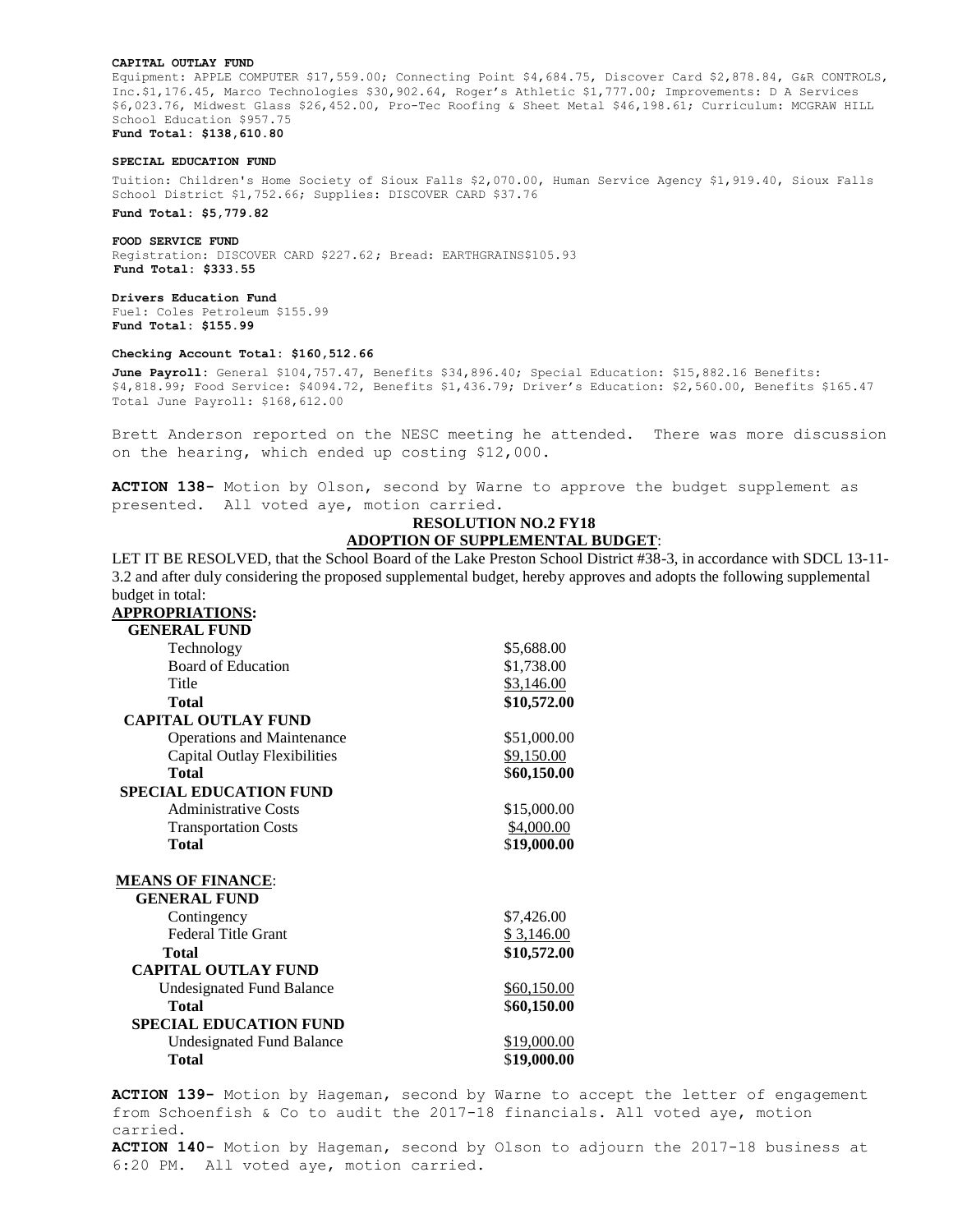**ACTION 141-** Motion by Olson, second by Anderson to appoint Supt. Casper as acting President until the election of President and Vice President of the School Board. All voted aye, motion carried.

The Lake Preston School board reconvened with new business at 6:25 p.m. At this time Business Manager Curd duly presented the Oath of Office to Stacia Sneesby based on an uncontested petition. She will hold a 3 year term.

**ACTION 1-** Supt. Casper then opened the floor for nominations for Board President. Motion by Carlson to nominate Jerod Olson, second by Anderson and to cease nominations and cast a unanimous ballot for Jerod Olson.

**ACTION 2** – Supt Casper opened the floor for nominations for Board Vice-President. Motion by Anderson to nominate Steve Carlson, second by Nelson, and Anderson called to cease all nominations and cast a unanimous ballot for Steve Carlson. All voted aye, motion carried.

Supt. Casper then turned the meeting over to President Olson.

**ACTION 3 –** Motion by Anderson, second by Warne to approve the following authorizations/appointments: Business Manager, Curd as Board Clerk, Board Treasurer, Privacy Official and Investment Officer; First National Bank of Lake Preston, Wells Fargo-Huron, American Bank & Trust-DeSmet; all in South Dakota as Official Depositories; Rodney Freeman of Huron and Todd Wilkinson of DeSmet as School Attorneys; Lake Preston Times as Official Newspaper; Elementary Principal Felderman as Director of Title I, Title III, and Title VI; Superintendent Casper as Director of Special Education, Title VI, Title I Homeless Liaison, Section 504 Officer, Title IX, Trust & Agency, Food Service; and Coordinator for NESC and all federally funded programs; also giving the Business Manager authority to sign for all of the above listed programs; Supt. Casper as Truancy Officer; Superintendent Casper to close school in emergency situations; and in his absence then Dana Felderman and Kristi Curd in respective order; Brian Nelson as a designee to sign on warrant checks along with President Olson and Vice President Carlson; and the continued participation and/or membership in the following: Northeast Education Cooperative and the NESC Special Education Comprehensive Plan & Organizational Structure Form; Mutual Bus Assistance Pact; and SD United Schools Association. All voted aye, motion carried.

**ACTION 4** – President Olson appointed the following: Olson as the NESC Board Rep with Wienk and Nelson as alternates; ASBSD voting delegate –Carlson, alternate-Nelson; Negotiations Team –Sneesby, Carlson, and Anderson; Capital Outlay Committee – Wienk, Warne, and Olson; Rep to the Vocational Ag Advisory Board- Sneesby; Board Reps to the Lake Preston Equalization Board- Warne & Anderson; Legislative Rep-Carlson; School Alliance Committee- Warne, Carlson, Nelson; Cooperative Committee-Warne, Olson, and Wienk; Exit Interview Committee- Carlson, Warne and Anderson. Planning Committee- Nelson, Warne, Anderson, Development Board Rep-Warne, Sick Bank Leave Committee - Sneesby.

**Action 5:** Motion by Carlson, second by Anderson to set season passes as \$40 for adults, Free for Lake Preston students. All voted aye, motion carried.

**Action 6:** Motion by Anderson, second by Carlson to set admission prices at \$3/student, \$5/adult. Doubleheader at \$4/student, \$6/adult. All voted aye, motion carried.

**Action 7:** Motion by Anderson, second by Warne to set board meeting dates and times at second Monday at 5:30 with the flexibility to change when necessary. All voted aye, motion carried.

**Action 8:** Motion by Anderson, second by Warne to set board compensation at \$50/regular meeting. All voted aye, motion carried.

**Action 9:** Motion by Warne to set starting and non-certified substitute wages to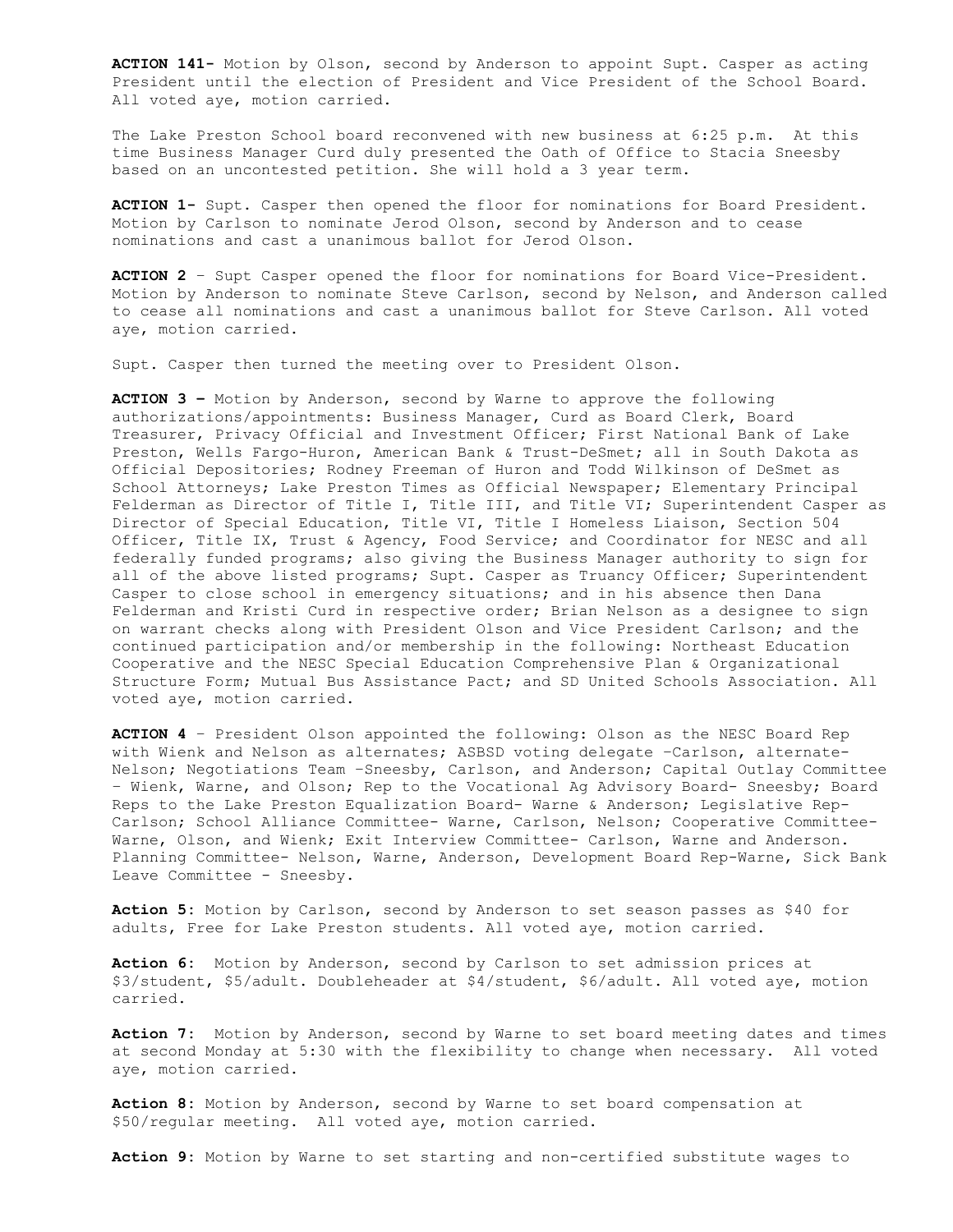\$11.00/hour, short term substitute wage to \$11.50/hour and long term substitutes to \$15/hour. Motion died due to lack of second.

**Action 10:** Motion by Nelson to set starting and short term substitute wage to \$11.25/hour and long term substitutes to \$14.75/hour. Motion died due to lack of second.

**Action 11:** Motion by Anderson, second by Nelson to set starting and non-certified substitute wages to \$11.00/hour, short term substitute wage to \$11.25/hour and long term substitutes to \$14.50/hour. All voted aye, motion carried.

**Action 12:** Motion by Carlson, second by Warne to increase oral interp judge's fees by \$5, and to pay state rate for mileage. All voted aye, motion carried.

**Action 13:** Motion by Warne, second by Anderson to set meal prices at K-5 Grade-  $$3.00; 6-12$  Grade- $$3.25$ , with second entrees for  $6-12$  at  $$.75$ , Adults- $$4.25$  with salad bar only option at \$2.50, Breakfast- All Students -\$.75, Adults-\$2.00. Milk only at \$.25/carton. All voted aye, motion carried.

**Action 14:** Motion by Anderson, second by Sneesby to set bonds for business manager at \$50,000; Supt at \$5,000; and Other Personal at \$1,000. All voted aye, motion carried.

### **REVIEW/DISCUSSION ITEMS:**

Supt. Casper then reviewed with the members the following: Board Responsibilities, Relations, Expectations, and Executive Sessions. Curd asked to get a number of attendees to the ASBSD/SASD Conference. Members discussed the annual Board/Staff meet and greet and set the date of Monday, August  $20<sup>th</sup>$  at  $8:00$  AM during staff inservice.

First Reading of the Board Policy Handbook revisions was held; with Supt. Casper reviewing the recommended changes. First Reading of the Secondary and Middle School Student Handbooks was held; with Casper reviewing the recommended changes. A copy of these are on file in District's portal.

Elementary Principal Felderman presented the revised Elementary and Kids First Handbooks for their first reading.

Business Manager Curd presented a new Employee Handbook for its first reading.

## **NEW BUSINESS:**

**ACTION 15** – Motion by Anderson second by Carlson to approve the open enrollment #2 for 2018-19. All voted aye, motion carried.

**ACTION 16** – Motion by Warne second by Nelson to accept the resignation of Brock Bumann as basketball coach. All voted aye, motion carried.

**ACTION 17** – Motion by Anderson second by Sneesby to approve contract of Kelsey Smith as Head Volleyball coach. All voted aye, motion carried.

**ACTION 18** – Motion by Nelson, second by Anderson to approve the July 2018 bills. All voted aye, motion carried.

#### **GENERAL FUND**

Property/Liability Insurance: American Trust Insurance \$25,267.21; Worker's Comp Insurance: ASBSD Workers' Compensation Fund \$15,921.00; Membership dues: ASBSD \$892.75, ELABO \$60.00, SASD \$574.00, SDSTE \$30.00, TIE \$728.00; Garbage Service: COOK'S \$195.52; Curriculum: HAL-LEONARD CORP \$195.00, PLANK ROAD PUBLISHING \$109.95; Registration Fees: NORTHERN STATE UNIVERSITY \$400.00; Software: NWEA Mapping \$2,000.00; School/Office Supplies: SUPREME SCHOOL SUPPLY \$87.66

## **Fund Total: \$46,461.09**

#### **CAPITAL OUTLAY FUND**

Electrical Updates/Football Lights: ARON'S ELECTRIC, LLC \$78,687.87; Equipment: Discover Card \$1,670.74, MICHAELS FENCE & SUPPLY \$33.09; Software/Licenses: Goverlan \$200.00, INFINITE CAMPUS \$610.60, IXL LEARNING \$1,240.00, NWEA Mapping \$4,022.50, OverDrive \$250.00, RENAISSANCE LEARNING, INC. \$1,980.00, SG Consulting \$550.00, Shoutpoint, Inc. \$345.00, SOFTWARE HOUSE INTERNATIONAL, INC. \$1,764.06, SOFTWARE